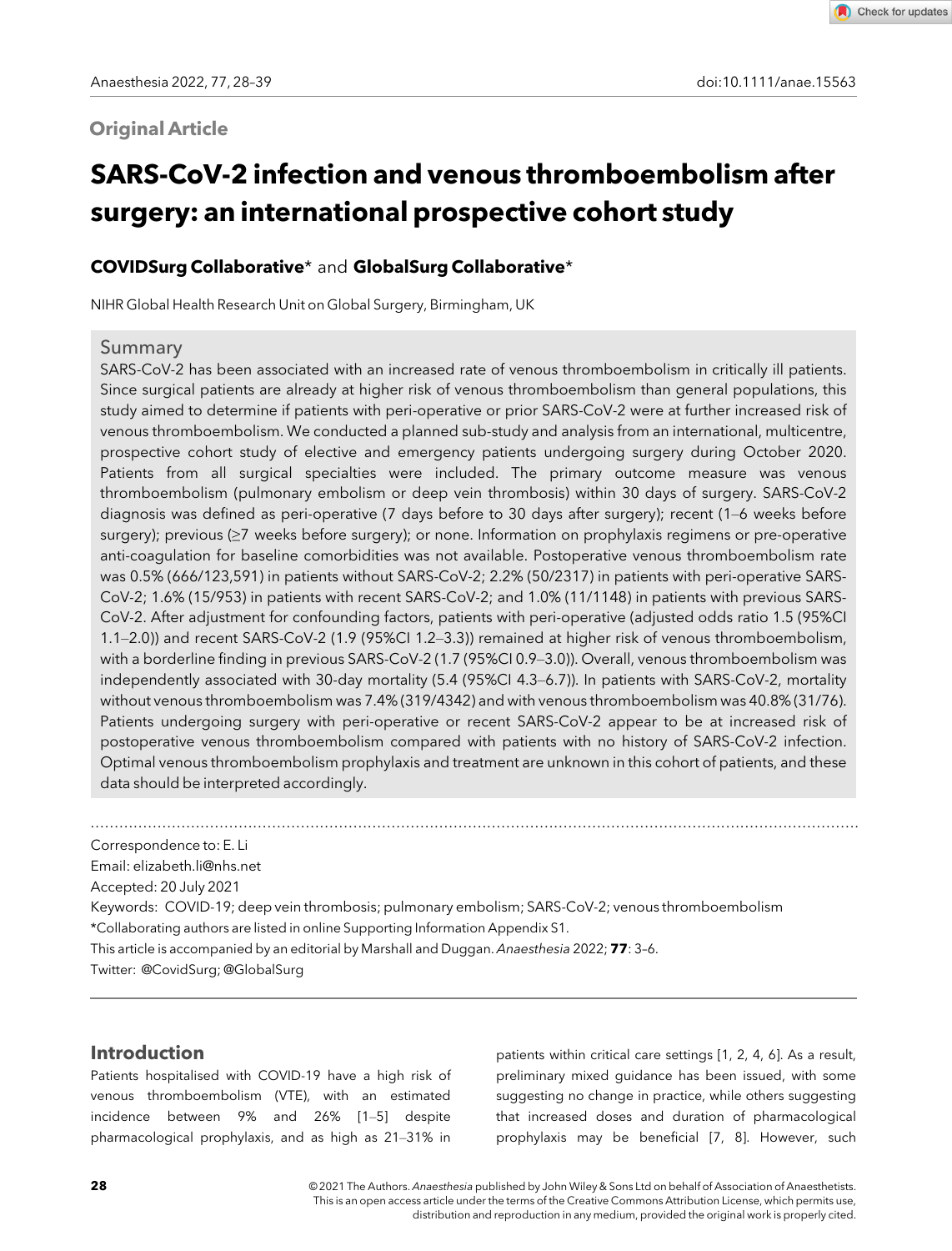regimens are associated with serious bleeding risks [9]. Determining the optimal VTE prophylactic regimen for patients with moderate and severe COVID-19 is an active area of research (e.g. REMAP-CAP, ACTIV-4a, ATTACC Investigators, pre-print, https://doi.org/10.1101/2021.03. 10.21252749) [10].

The incidence of VTE in surgical patients infected with SARS-CoV-2 is not well known. Most patients undergoing surgery already have risk-factors for VTE, including immobility, surgical wounds and systematic inflammation. The addition of SARS-CoV-2 infection may further increase this risk, but the extent and impact are unknown, and large scale, prospective patient-level data are lacking. Surgical patients may also carry asymptomatic SARS-CoV-2 infections, and whether this contributes to excess risk is also unknown.

Robust evidence is needed to enable clinicians and policymakers to minimise VTE risk in patients with SARS-CoV-2 infection. Ideally, such evidence would stratify the risk of VTE against both the duration of time between infection and surgery and presence or absence of symptoms. This study aimed to determine the VTE rate in patients with SARS-CoV-2 infection, stratified by current or prior infection.

#### Methods

This study was conducted according to guidelines set by the strengthening the reporting of observational studies in epidemiology (STROBE) statement for observational studies [11]. This was a planned sub-study and analysis from a prospective, international, multicentre cohort study of patients undergoing surgery during October 2020. Data were collected as part of this larger study in the same time frame. This prior study focused on overall 30-day mortality with specific reporting on pulmonary complications. The methods and findings of this study were published previously [12].

Hospitals providing surgery from any surgical specialty were eligible for participation. Study approvals for participating hospitals were secured in line with local and national regulations before entry into the study. Local investigators were required to confirm that all mandatory approvals were in place before data collection could begin. The study protocol was either registered as a clinical audit with institutional review or a research study obtaining ethical committee approval depending on local and national requirements. Informed patient consent was obtained if this was necessary to comply with local or national regulations. In the UK, this study was registered as a clinical audit in the central co-ordinating site and registered as either an audit or service evaluation at other recruiting

institutions. Therefore, consent was not mandated from individual patients. Data were collected online and stored on a secure server running the Research Electronic Data Capture (REDCap, Vanderbilt University, Nashville, TN, USA) web application [13], based at the University of Birmingham, UK. Hospitals registered their interest to participate based on one or more surgical specialties. Participating specialties then collected data on consecutive patients who underwent surgery within their department during one or more pre-selected weeks between 5 October and 1 November 2020, with a 30-day postoperative followup period. No changes were made to local patient care protocols during the course of this study. Only anonymised, routine clinical data were collected.

Adult patients, aged 18 y and over, undergoing elective or emergency surgery for any indication, from any specialty, were eligible. As VTE events are very rare in patients aged <18 y, these patients were not included from this current analysis. Surgery was defined as any procedure routinely performed in an operating theatre by a surgeon. A list of excluded procedures can be found in online Supporting Information Table S1.

Baseline patient characteristics included age, ASA physical status and smoking status. Age was collected as a categorical variable in deciles of years and categorised into three groups for analysis:  $18-49$  y;  $50-69$  y; and  $\geq 70$  y. The ASA physical status was dichotomised to 1–2 or 3–5. Patients were identified as smokers if they were current smokers or had smoked in the six weeks before surgery. Data collected on pre-existing medical conditions included respiratory comorbidities (asthma; chronic obstructive pulmonary disease); congestive cardiac failure; cerebrovascular disease; chronic kidney disease; and ischaemic heart disease. Indications for surgery were classified as: benign disease; cancer; obstetrics; or trauma. Operative variables included urgency of surgery (elective or emergency); type of anaesthesia (local/regional or general); and grade of surgery (minor or major). National income was based on the World Bank's classification for each participating country [14].

A positive SARS-CoV-2 diagnosis was based on a patient having one or more of the following: a positive reverse transcriptase-polymerase chain reaction (RT-PCR) nasopharyngeal swab; a positive rapid antigen test; chest computed tomography (CT) scan showing changes in keeping with locally implemented protocols that indicate SARS-CoV-2 infection; positive immunoglobulin G or immunoglobulin M antibody test; or clinical diagnosis of symptoms in keeping with COVID-19 in patients where no swab test or CT scan were available. Timing of diagnosis of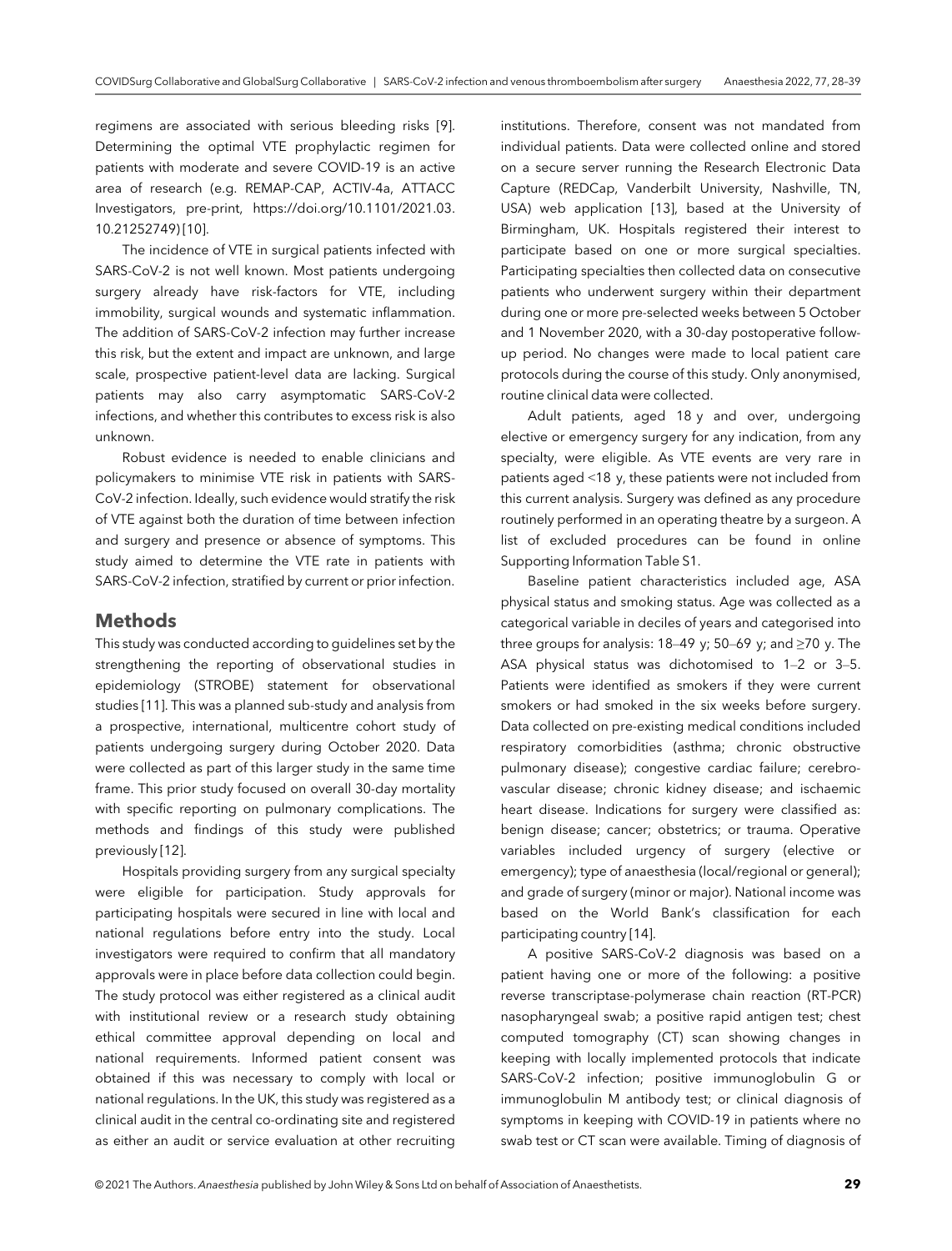|                                                                              | No SARS-CoV-2<br>$n = 123,595$                                        | <b>Peri-operative SARS-CoV-2</b><br>$n = 2317$                 | <b>Recent SARS-CoV-2</b><br>$n = 953$                       | <b>Previous SARS-CoV-2</b><br>$n = 1148$                          | p value |
|------------------------------------------------------------------------------|-----------------------------------------------------------------------|----------------------------------------------------------------|-------------------------------------------------------------|-------------------------------------------------------------------|---------|
| Age; y<br>18-49<br>$50 - 69$<br>$\geq 70$                                    | 55,651 (45.0%)<br>41,633(33.7%)<br>26,309 (21.3%)                     | 968 (41.8%)<br>696 (30.0%)<br>653 (28.2%)                      | 461 (48.4%)<br>332 (34.8%)<br>160 (16.8%)                   | 480 (41.8%)<br>470 (40.9%)<br>198 (17.3%)                         | < 0.001 |
| Missing<br>Sex                                                               | 2                                                                     | 0                                                              | 0                                                           | $\mathbf 0$                                                       |         |
| Female<br>Male<br>Missing                                                    | 66,495 (53.8%)<br>57,096(46.2%)<br>$\overline{4}$                     | 1228 (53.0%)<br>1089 (47.0%)<br>$\overline{0}$                 | 493 (51.7%)<br>460 (48.3%)<br>$\overline{0}$                | 611 (53.2%)<br>537 (46.8%)<br>0                                   | 0.506   |
| ASA physical status                                                          |                                                                       |                                                                |                                                             |                                                                   |         |
| $1 - 2$<br>$3 - 5$<br>Missing                                                | 91,229 (73.8%)<br>32,323 (26.2%)<br>43                                | 1399 (60.4%)<br>918 (39.6%)<br>0                               | 635 (66.6%)<br>318 (33.4%)<br>$\mathbf 0$                   | 759 (66.1%)<br>389 (33.9%)<br>0                                   | < 0.001 |
| Smoking<br><b>No</b><br>Yes<br>Missing                                       | 103,387 (83.9%)<br>19,835 (16.1%)<br>373                              | 1949 (84.3%)<br>364 (15.7%)<br>$\overline{4}$                  | 845 (88.9%)<br>106 (11.1%)<br>$\overline{2}$                | 1017 (88.8%)<br>128 (11.2%)<br>3                                  | < 0.001 |
| Respiratory comorbidity                                                      |                                                                       |                                                                |                                                             |                                                                   |         |
| No<br>Yes<br>Missing                                                         | 111,785 (90.5%)<br>11,713(9.5%)<br>97                                 | 2026 (87.5%)<br>290 (12.5%)<br>$\mathbf{1}$                    | 854 (89.6%)<br>99 (10.4%)<br>$\mathbf 0$                    | 1027 (89.5%)<br>121 (10.5%)<br>$\mathsf{O}\xspace$                | < 0.001 |
| Congestive heart failure                                                     |                                                                       |                                                                |                                                             |                                                                   |         |
| No<br>Yes<br>Missing                                                         | 118,829 (96.2%)<br>4738 (3.8%)<br>28                                  | 2151 (92.8%)<br>166(7.2%)<br>$\mathbf 0$                       | 907 (95.2%)<br>46 (4.8%)<br>$\overline{0}$                  | 1079 (94.0%)<br>69 (6.0%)<br>$\mathbf 0$                          | < 0.001 |
| Cerebral vascular disease                                                    |                                                                       |                                                                |                                                             |                                                                   |         |
| No<br>Yes<br>Missing                                                         | 119,253 (96.5%)<br>4314 (3.5%)<br>28                                  | 2190 (94.5%)<br>127 (5.5%)<br>0                                | 922 (96.7%)<br>31 (3.3%)<br>$\overline{0}$                  | 1103 (96.1%)<br>45 (3.9%)<br>0                                    | < 0.001 |
| Chronic kidney disease                                                       |                                                                       |                                                                |                                                             |                                                                   |         |
| No<br>Yes<br>Missing                                                         | 120,475 (97.5%)<br>3092 (2.5%)<br>28                                  | 2179 (94.0%)<br>138 (6.0%)<br>0                                | 900 (94.4%)<br>53 (5.6%)<br>0                               | 1094 (95.3%)<br>54 (4.7%)<br>0                                    | < 0.001 |
| Ischaemic heart disease                                                      |                                                                       |                                                                |                                                             |                                                                   |         |
| No<br>Yes<br>Missing                                                         | 112,894 (91.4%)<br>10,673 (8.6%)<br>28                                | 1995 (86.1%)<br>322 (13.9%)<br>0                               | 856 (89.8%)<br>97 (10.2%)<br>0                              | 1037 (90.3%)<br>111 (9.7%)<br>$\mathbf 0$                         | < 0.001 |
| Indication<br>Benign disease<br>Malignancy<br>Trauma<br>Obstetric<br>Missing | 76,169(61.6%)<br>23,251 (18.8%)<br>14,595 (11.8%)<br>9577 (7.8%)<br>3 | 1215 (52.4%)<br>421 (18.2%)<br>436 (18.8%)<br>245 (10.6%)<br>0 | 561 (58.9%)<br>211 (22.1%)<br>114 (12.0%)<br>67 (7.0%)<br>0 | 777 (67.7%)<br>231 (20.1%)<br>91 (7.9%)<br>49 (4.3%)<br>$\pmb{0}$ | < 0.001 |

Table 1 Baseline patient, disease and operative characteristics stratified by SARS-CoV-2 status. Values are number (proportion).

(continued)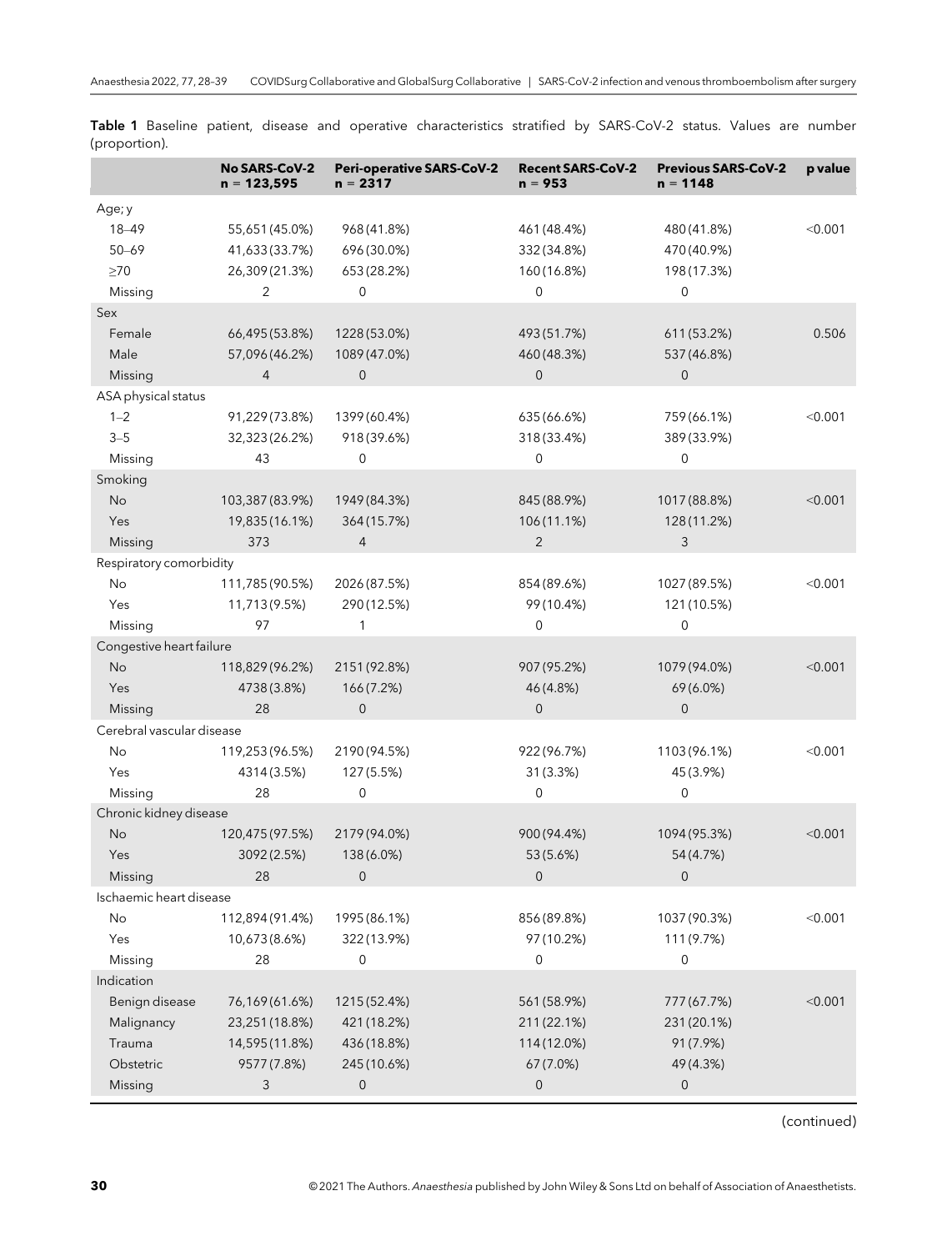|                    | <b>No SARS-CoV-2</b><br>$n = 123,595$ | <b>Peri-operative SARS-CoV-2</b><br>$n = 2317$ | <b>Recent SARS-CoV-2</b><br>$n = 953$ | <b>Previous SARS-CoV-2</b><br>$n = 1148$ | p value |
|--------------------|---------------------------------------|------------------------------------------------|---------------------------------------|------------------------------------------|---------|
| Grade of surgery   |                                       |                                                |                                       |                                          |         |
| Minor              | 47,178(38.2%)                         | 695 (30.0%)                                    | 285 (29.9%)                           | 439 (38.2%)                              | < 0.001 |
| Major              | 76,392(61.8%)                         | 1622 (70.0%)                                   | 668 (70.1%)                           | 709 (61.8%)                              |         |
| Missing            | 25                                    | $\mathbf 0$                                    | $\Omega$                              | $\mathbf 0$                              |         |
| Urgency of surgery |                                       |                                                |                                       |                                          |         |
| Elective           | 87,117(70.5%)                         | 965 (41.6%)                                    | 604 (63.4%)                           | 857 (74.7%)                              | < 0.001 |
| Emergency          | 36,471 (29.5%)                        | 1352 (58.4%)                                   | 349 (36.6%)                           | 291 (25.3%)                              |         |
| Missing            | 7                                     | $\mathbf{0}$                                   | $\mathbf{0}$                          | $\mathbf 0$                              |         |
| Anaesthesia        |                                       |                                                |                                       |                                          |         |
| Local/regional     | 34,508 (27.9%)                        | 707 (30.5%)                                    | 222 (23.3%)                           | 285 (24.8%)                              | < 0.001 |
| General            | 89,035 (72.1%)                        | 1609 (69.5%)                                   | 731 (76.7%)                           | 863 (75.2%)                              |         |
| Missing            | 52                                    |                                                | $\Omega$                              | 0                                        |         |
| Country income     |                                       |                                                |                                       |                                          |         |
| High               | 20,624 (66.9%)                        | 399 (55.3%)                                    | 242 (38.4%)                           | 121 (58.8%)                              | < 0.001 |
| Upper middle       | 20,238 (16.4%)                        | 636 (27.4%)                                    | 345 (36.2%)                           | 352 (30.7%)                              |         |
| Low middle/low     | 82,733(16.7%)                         | 1282 (17.2%)                                   | 366 (25.4%)                           | 675 (10.5%)                              |         |
| Missing            | 0                                     | $\mathbf 0$                                    | 0                                     | 0                                        |         |

#### Table 1 (continued)

SARS-CoV-2 in relation to the day of surgery was collected as a categorical variable and further collapsed into one of the following groups for analysis: no SARS-CoV-2; perioperative SARS-CoV-2 (diagnosed 7 days before to 30 days after surgery); recent SARS-CoV-2 (diagnosed 1–6 weeks before surgery); or previous SARS-CoV-2 (diagnosed ≥7 weeks before surgery). Data were also collected on the presence or absence of respiratory or non-respiratory SARS-CoV-2 symptoms if patients had a pre-operative SARS-CoV-2 diagnosis. These were analysed as a combined group of patients with asymptomatic infection or those with previous symptoms now resolved, or patients with ongoing symptoms. Symptoms in patients with a postoperative SARS-CoV-2 diagnosis were not analysed as it was not possible to separate these from standard postoperative symptoms.

The primary outcome measure was VTE within 30 days following surgery. Venous thromboembolism was defined as either deep vein thrombosis (DVT) or pulmonary embolism (PE). Deep vein thrombosis was defined as lower limb DVT with or without symptoms that was proven radiologically; and PE was defined as symptomatic PE, radiologically proven or fatal PE discovered at post-mortem or as judged by the clinical team. Secondary outcome measures were postoperative pneumonia and mortality within 30 days of surgery. Full study definitions can be found in online Supporting Information Appendix S2.

Patients with data missing on VTE or SARS-CoV-2 status and patients aged <18 y were excluded in the analysis. The Chi-square test of independence was used to compare groups in terms of categorical data. For the primary outcome of VTE within 30 days of surgery, multivariable logistic regression analysis was used to evaluate the association of SARS-CoV-2 infection and VTE after surgery, which was summarised using OR (95%CI). The model included clinically relevant patient and operative factors in order to adjust for covariates and reduce the risk of confounding (baseline patient characteristics; pre-existing comorbidities; operative factors). Multivariable adjusted sub-group analyses were performed based on the main analysis to define the patients in which SARS-CoV-2 infection was associated with additional risk of postoperative VTE above the expected baseline risk of that sub-group. This was done in the following four sub-groups: major surgery; minor surgery; elective surgery; and emergency surgery. A multivariable adjusted analysis was also fitted for 30-day mortality as the outcome with VTE as the main explanatory variable, using clinically relevant patient and operative factors for adjustment. Analyses were performed with Stata SE version 16.1, (StataCorp, TX, USA).

#### Results

This analysis included 128,013 patients, from 1630 hospitals across 115 countries. Baseline patient and operative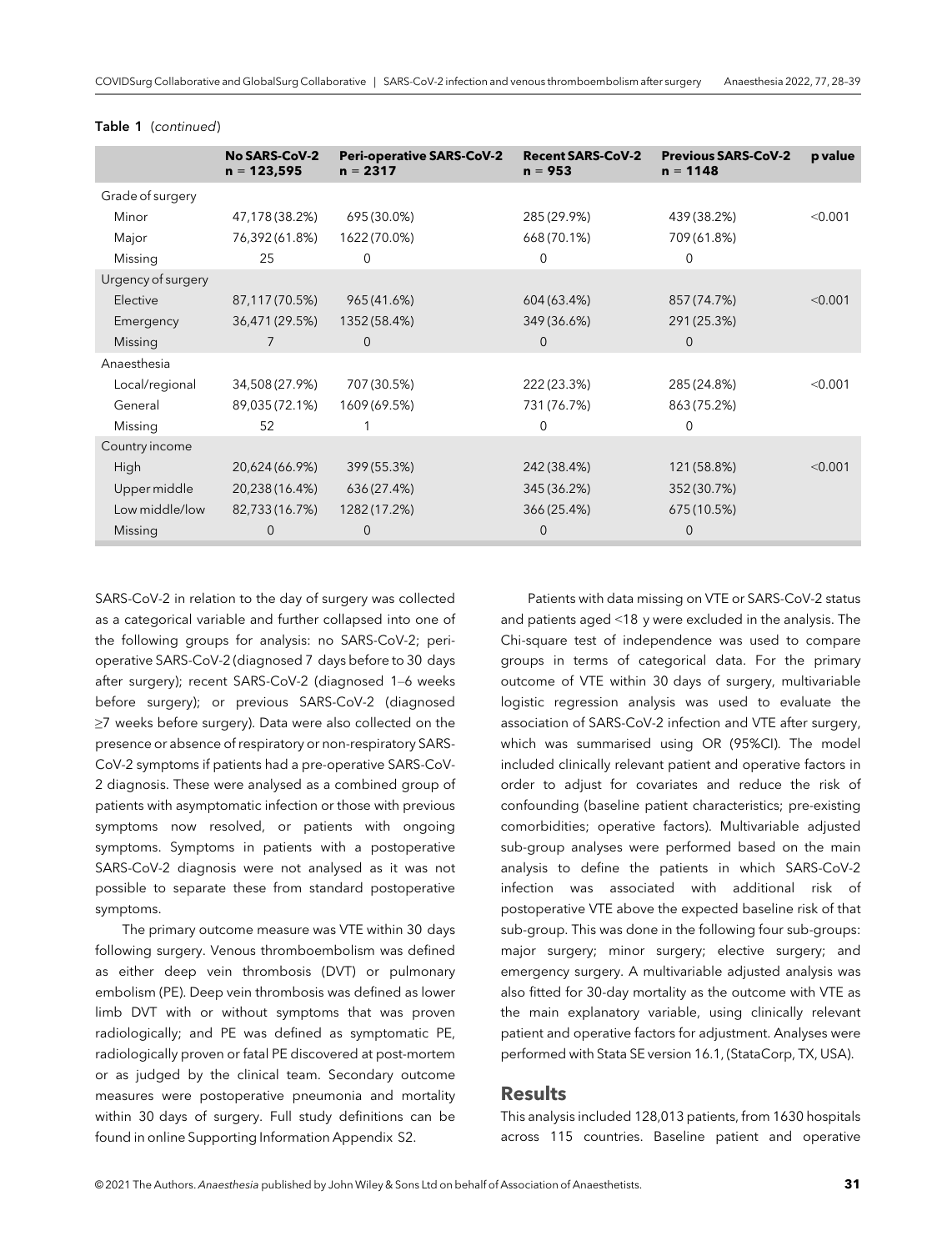

Figure 1 Flow diagram of patients showing venous thromboembolism (VTE), pneumonia, mortality and SARS-CoV-2 infection.

characteristics are shown in Table 1. Of these patients, 59,182 (46.2%) were men; 94,022 (73.5%) were ASA physical status 1–2 and 20,433 (16.0%) were smokers. The total number of patients who had a diagnosis of SARS-CoV-2 infection was 4418 (3.5%). The timing of SARS-CoV-2 diagnosis in relation to the day of surgery was perioperative (7 days before to 30 days after surgery) for 2317 patients (1.8%); recent (1–6 weeks before surgery) for 953 patients (0.7%); and previous (≥7 weeks before surgery) for 1148 patients (0.9%; Fig. 1). Postoperative pneumonia was chosen as the best fitting variable to represent more severe SARS-CoV-2 infection. Proportionally, pneumonia occurred most frequently in patients with peri-operative SARS-CoV-2 (497 patients, 21.5%), followed by recent SARS-CoV-2 patients (73, 7.7%). Patients with previous SARS-CoV-2 (19, 1.7%) and no SARS-CoV-2 diagnosis (2083, 1.7%) had the same risk for postoperative pneumonia (Fig. 1). Compared with patients who did not have SARS-CoV-2 infection, patients with peri-operative SARS-CoV-2 were older (28.2% vs. 21.3%, p < 0.001), ASA physical status 3–5 (39.6% vs. 26.2%, p < 0.001), underwent emergency surgery more often (58.4% vs. 29.5%,  $p < 0.001$ ) and had a greater comorbid burden (Table 1). This trend was also present when comparing patients without SARS-CoV-2 and those with recent and previous infection (Table 1).

Overall, the rate of postoperative VTE was 0.6% (742/ 128,013). Of these 742 patients, 44.3% (329) had a PE only, 47.5% (352) had a DVT only and 8.2% (61) had both. A full description of the VTE event rates in relation to patient and operative characteristics are reported in Table 2 and details of PE and DVT by specialty can be found in online Supporting Information Table S2. In adjusted analyses, significant predictors of postoperative VTE were perioperative and recent SARS-CoV-2 infection; pneumonia; age >50 y; ASA physical status 3–5; chronic kidney disease; surgery for malignancy or trauma; major surgery; emergency surgery; having a general anaesthetic; and surgery performed in a country of upper-middle, low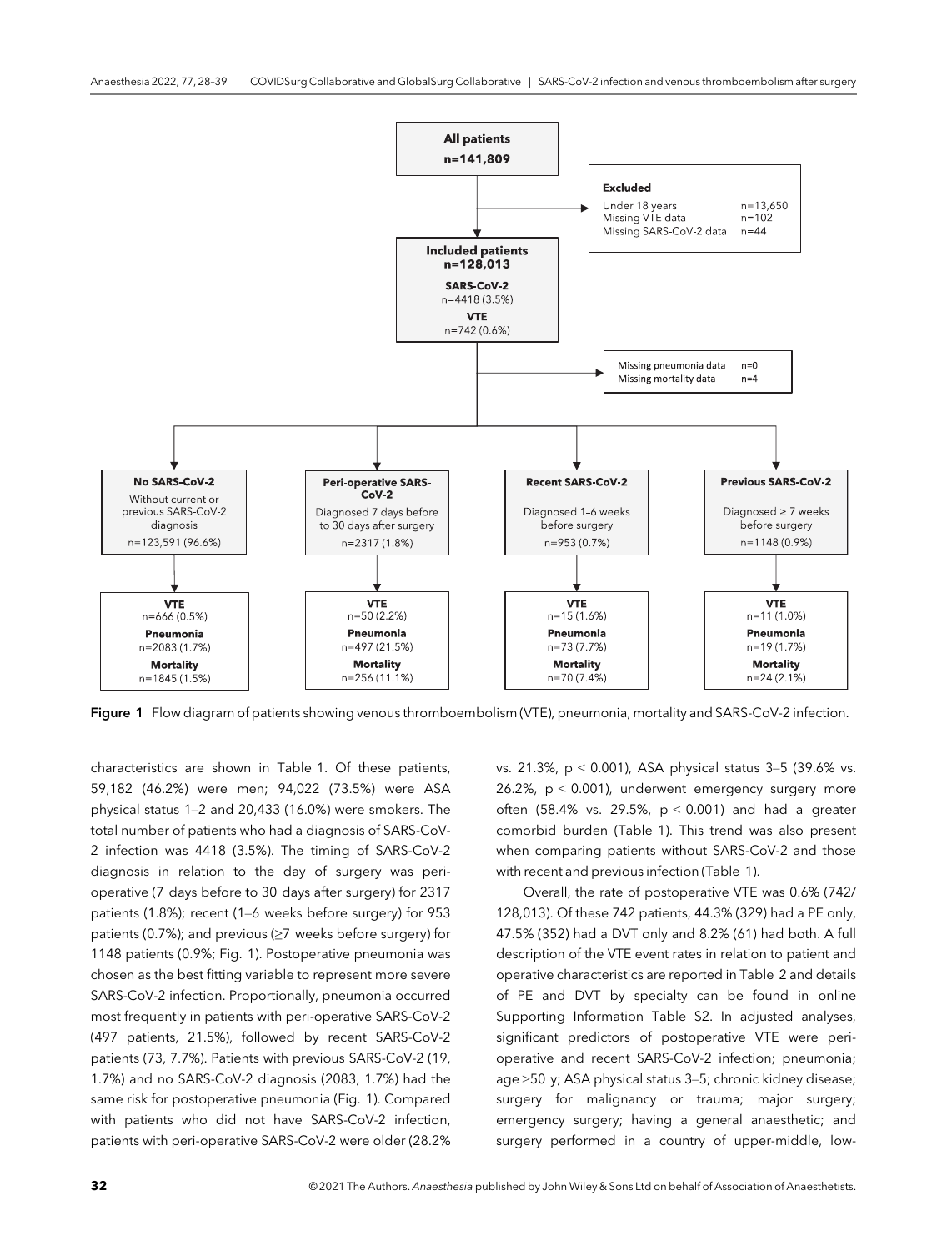Table 2 Unadjusted venous thromboembolism (VTE) rates by patient, disease and operative factors. Values are number (proportion).

|                                                                              | No VTE<br>n = 127,270                                                  | <b>VTE</b><br>n = 742                                  | p value        |
|------------------------------------------------------------------------------|------------------------------------------------------------------------|--------------------------------------------------------|----------------|
|                                                                              |                                                                        |                                                        |                |
| Age; y<br>18-49<br>$50 - 69$<br>$\geq 70$<br>Missing                         | 57,368 (45.1%)<br>42,852 (33.7%)<br>27,049 (21.3%)<br>2                | 192 (25.9%)<br>279 (37.6%)<br>271 (36.5%)<br>0         | $<$ 0.001      |
| Sex<br>Female<br>Male<br>Missing                                             | 68,447 (53.8%)<br>58,820 (46.2%)<br>4                                  | 380 (51.2%)<br>362 (48.8%)<br>$\mathbf 0$              | 0.161          |
| ASA physical status<br>$1 - 2$<br>$3 - 5$<br>Missing                         | 93,699 (73.7%)<br>33,529 (26.3%)<br>43                                 | 323 (43.5%)<br>419 (56.5%)<br>0                        | $<$ 0.001      |
| Smoking<br>No<br>Yes<br>Missing                                              | 106,582 (84.0%)<br>20,309 (16.0%)<br>380                               | 616(83.2%)<br>124 (16.8%)<br>2                         | 0.578          |
| Respiratory comorbidity<br>No<br>Yes<br>Missing                              | 115,067 (90.5%)<br>12,106 (9.5%)<br>98                                 | 625 (84.2%)<br>117 (15.8%)                             | $<$ 0.001 $<$  |
| Congestive heart failure<br>No<br>Yes<br>Missing                             | 122,296 (96.1%)<br>4947 (3.9%)<br>28                                   | 670 (90.3%)<br>72 (9.7%)<br>0                          | $<$ 0.001      |
| Cerebral vascular disease<br>No<br>Yes<br>Missing                            | 122,786 (96.5%)<br>4457 (3.5%)<br>28                                   | 682 (91.9%)<br>60(8.1%)<br>0                           | $<$ 0.001 $<$  |
| Chronic kidney disease<br>No<br>Yes<br>Missing                               | 123,962 (97.4%)<br>3281 (2.6%)<br>28                                   | 686 (92.5%)<br>56 (7.5%)<br>$\mathbf{0}$               | $<$ 0.001      |
| Ischaemic heart disease<br>No<br>Yes<br>Missing                              | 116,174 (91.3%)<br>11069 (8.7%)<br>28                                  | 608 (81.9%)<br>134 (18.1%)                             | < 0.001        |
| Indication<br>Benign disease<br>Malignancy<br>Trauma<br>Obstetric<br>Missing | 78,373 (61.6%)<br>23,915 (18.8%)<br>15,066 (11.8%)<br>9914 (7.8%)<br>3 | 349 (47.0%)<br>199 (26.8%)<br>170 (22.9%)<br>24 (3.2%) | $<$ 0.001 $\,$ |

(continued)

#### Table 2 (continued)

|                    | <b>No VTE</b><br>$n = 127,270$ | VTE<br>$n = 742$ | p value |
|--------------------|--------------------------------|------------------|---------|
| Grade of surgery   |                                |                  |         |
| Minor              | 48,465 (38.1%)                 | 132 (17.8%)      | < 0.001 |
| Major              | 78,781 (61.9%)                 | 610 (82.2%)      |         |
| Missing            | 25                             |                  |         |
| Urgency of surgery |                                |                  |         |
| <b>Flective</b>    | 89,192(70.1%)                  | 351 (47.3%)      | < 0.001 |
| Emergency          | 38072(29.9%)                   | 391 (52.7%)      |         |
| Missing            | 7                              |                  |         |
| Anaesthesia        |                                |                  |         |
| Regional/local     | 35,597 (28.0%)                 | 125 (16.8%)      | < 0.001 |
| General            | 91,650(72.0%)                  | 617 (83.2%)      |         |
| Missing            | 53                             |                  |         |
| Country income     |                                |                  |         |
| High               | 84,572 (66.4%)                 | 484 (65.2%)      | 0.268   |
| Upper middle       | 21,453(16.9%)                  | 118 (15.9%)      |         |
| Low middle/low     | 21,246(16.7%)                  | 140 (18.9%)      |         |
| Missing            | 0                              |                  |         |

middle or low income (Fig. 2, detailed in online Supporting Information Table S3). Pneumonia was strongly associated with postoperative VTE, and obstetric procedures had a lower rate of VTE when compared with benign (nonobstetric, non-cancer) surgery (Fig. 2).

When compared against the main adjusted analysis of all patients (Fig. 2), sub-group analysis of elective surgery patients only demonstrated a stronger association between peri-operative and recent SARS-CoV-2 infection and VTE; this effect was diminished in patients having emergency surgery (Fig. 3). Sub-group analysis in major surgery demonstrated similar risk of postoperative VTE to the main analysis in patients with peri-operative, recent or previous SARS-CoV-2 infection, although there was no significant effect in patients who had minor surgery (Fig. 3).

In patients with pre-operative SARS-CoV-2 infection, the presence of ongoing SARS-CoV-2 symptoms was associated with increased incidence of VTE when compared with patients without ongoing symptoms (Fig. 4). Ongoing symptoms were associated with an overall 4.6% (17/406) rate of postoperative VTE vs. 0.8% (21/2547) in patients who were asymptomatic or whose symptoms had resolved. This effect persisted even after stratifying patients by timing of SARS-CoV-2 diagnosis (Fig. 4) and was observed even in symptomatic patients with a SARS-CoV-2 diagnosis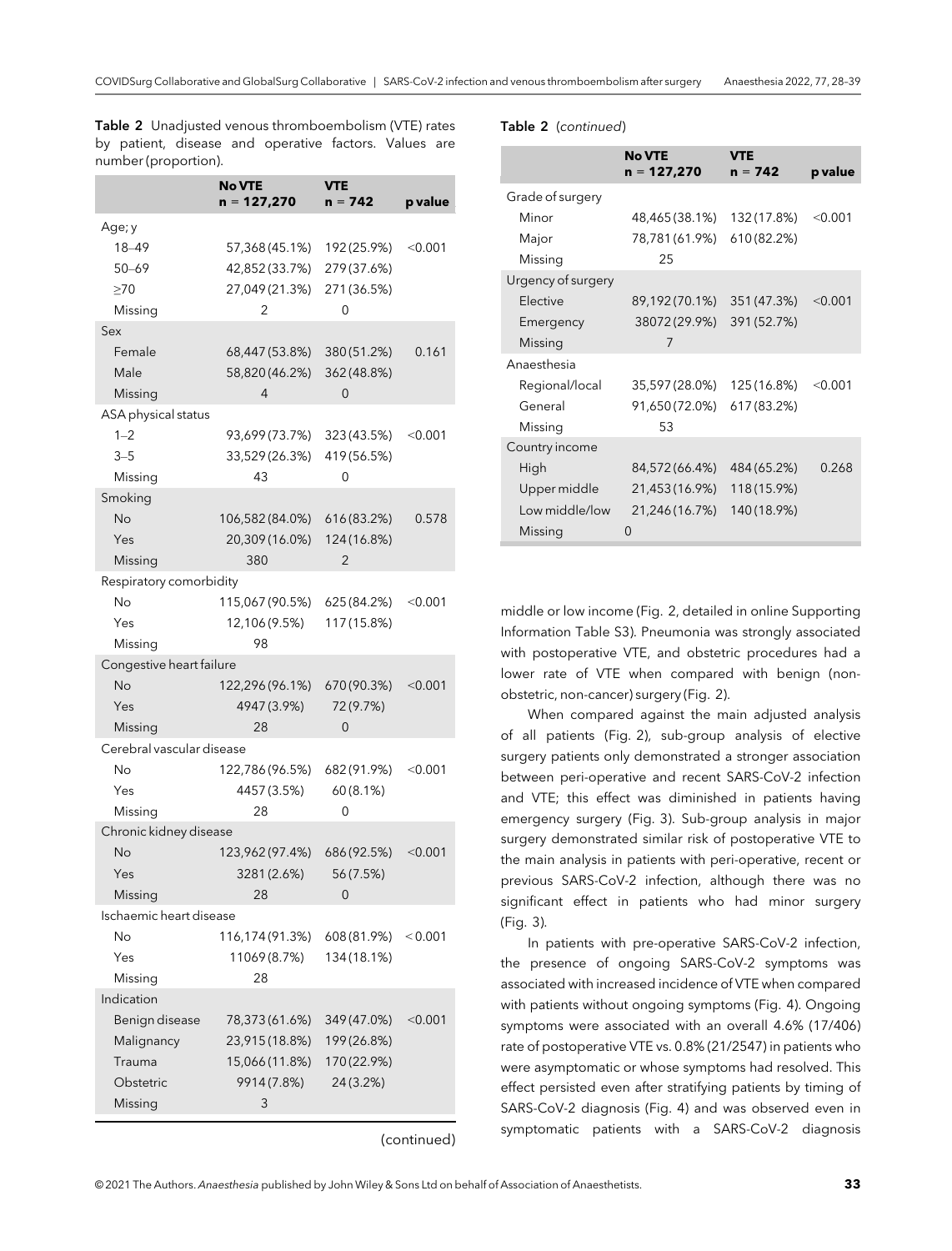≥7 weeks before surgery (5.7% in symptomatic patients vs. 0.7% in asymptomatic or resolved patients).

Overall, the rate of 30-day postoperative mortality was 1.7% (2195/128,009). When this was stratified by SARS-CoV-2 infection and postoperative VTE, unadjusted analyses demonstrated an incremental increase in mortality rates with SARS-CoV-2 infection and VTE (Table 3). In adjusted analyses, VTE was independently and strongly associated (OR 5.4 (95%CI 4.4–6.8)) with 30-day mortality (Table 4).

#### **Discussion**

This planned sub-study found that SARS-CoV-2 infection was independently associated with an increased incidence



Figure 2 Forest plot of adjusted regression model for factors associated with venous thromboembolism. Figures show the reference value (Ref) and OR (95%CI) for the levels of each variable.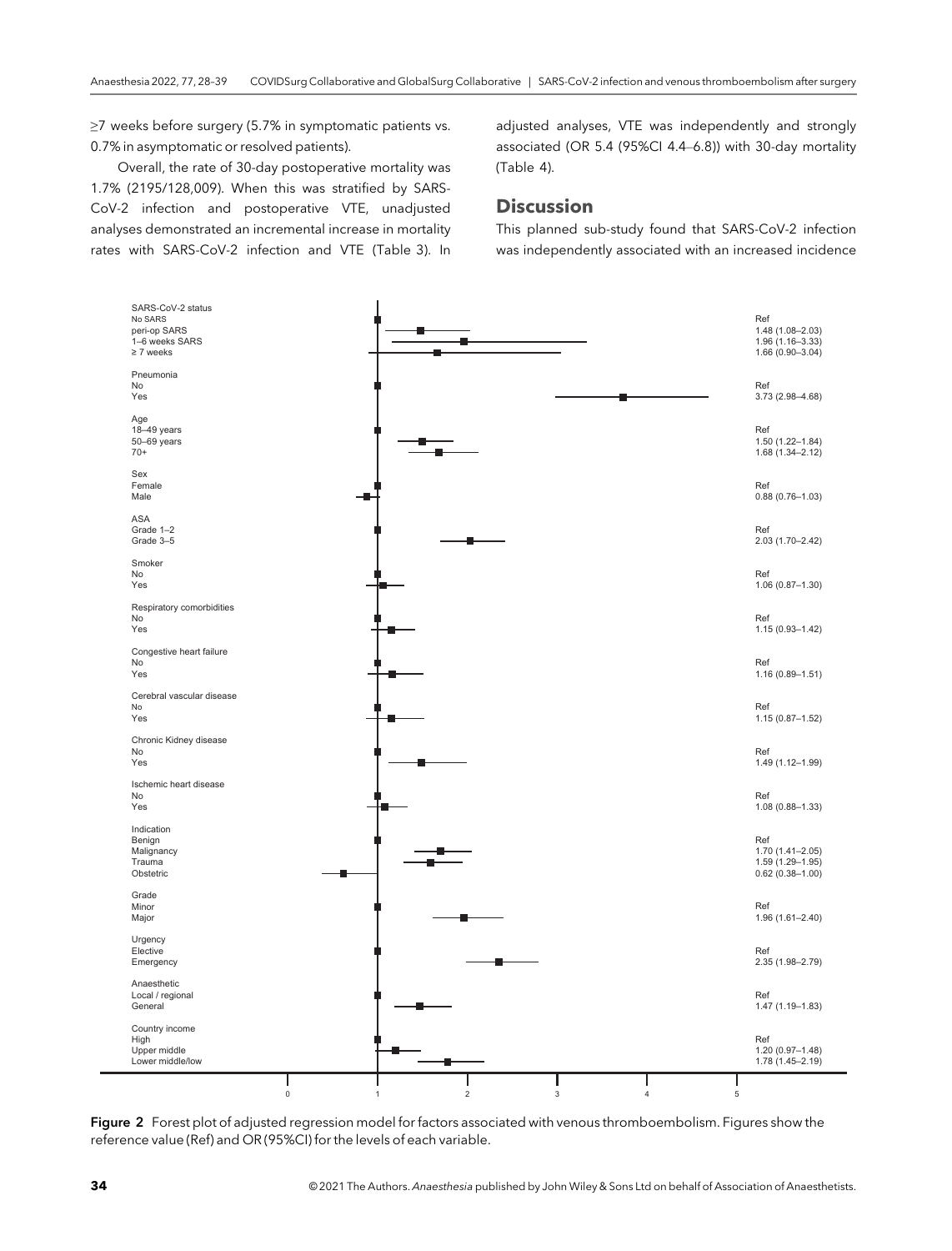of postoperative VTE in patients with peri-operative and recent SARS-CoV-2 infection. In patients with pre-operative SARS-CoV-2, ongoing symptoms were associated with an increased rate of postoperative VTE, irrespective of how long before surgery the diagnosis was made. Pneumonia was strongly associated with postoperative VTE, possibly due to a combination of SARS-CoV-2-induced pneumonitis and a more difficult postoperative period involving infection, increased disease burden and greater immobility. Mortality was highest in patients with SARS-CoV-2 infection and VTE, and in adjusted analyses, SARS-CoV-2 and VTE were both independently associated with 30-day mortality. However, these results were limited by a lack of information on pre-operative anticoagulant use and postoperative VTE prophylactic regimens.

Overall, emergency surgery patients have a higher rate of postoperative VTE. However, sub-group analysis demonstrated that in elective patients, there was a greater additional VTE risk in patients with SARS-CoV-2 when compared with patients with no SARS-CoV-2. This additional risk was not as pronounced in emergency surgery patients. Without data on any differences in the VTE prophylaxis and anticoagulation regimes between the elective and emergency surgery patients, no firm conclusions can be drawn. However, it is possible that this could be a consequence of the greater number of VTE riskfactors associated with emergency surgery, resulting in any additional risk from SARS-CoV-2 infection having less of an impact on the overall risk of postoperative VTE. This translates into a disproportionately increased risk in patients



Figure 3 Adjusted sub-group analysis for venous thromboembolism in (A) elective and emergency patients and (B) major and minor surgery patients. Sub-group analyses are adjusted for the following variables: pneumonia; age; sex; ASA physical status; smoker; respiratory comorbidities; congestive heart failure; cerebral vascular disease; chronic kidney disease; ischaemic heart disease; indication; grade; urgency; anaesthesia; and country income. Full details can be found in online Supporting Information Tables S4 to S7. Figures show the reference value (Ref) and OR (95%CI) for the levels of each variable.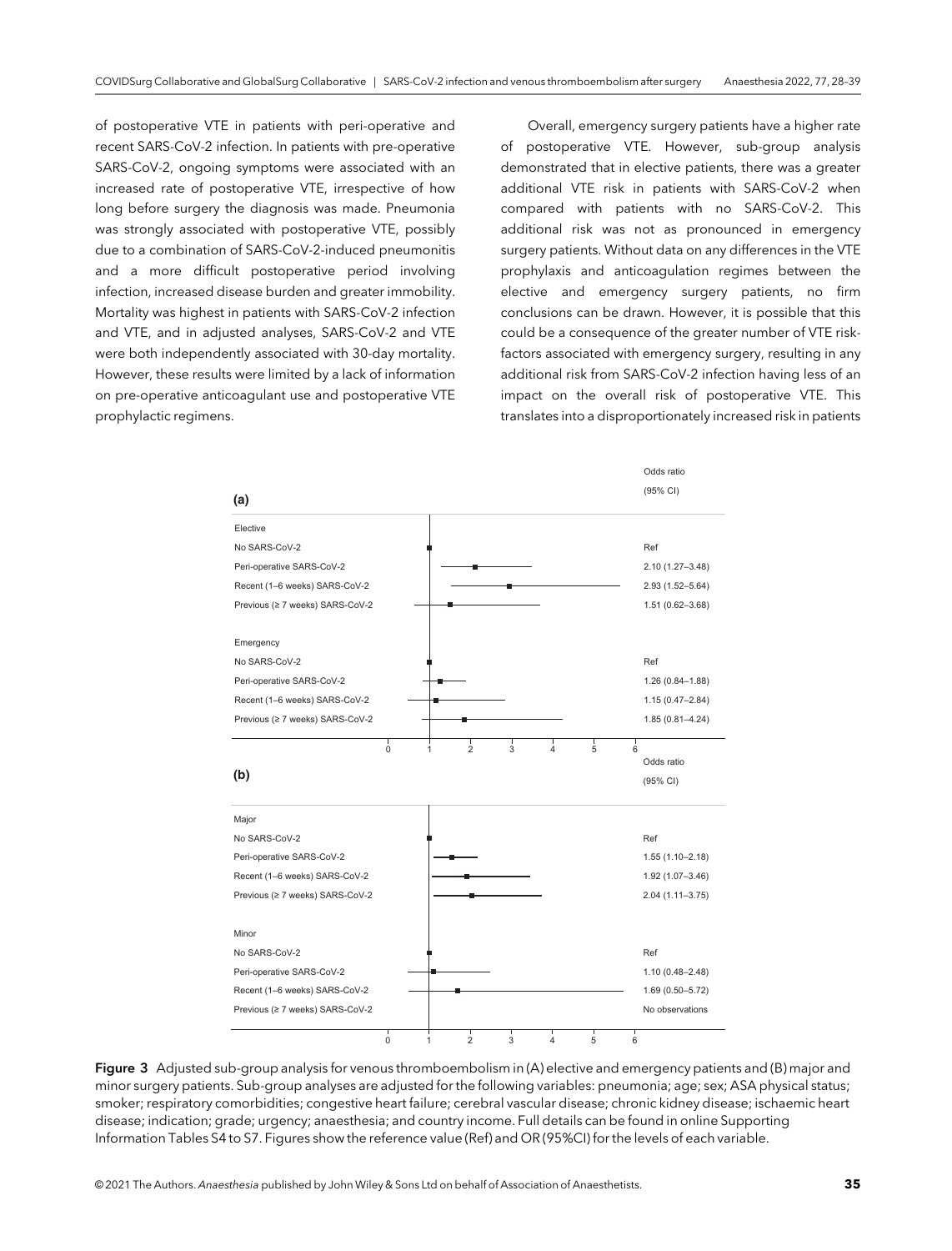

Figure 4 Venous thromboembolism (VTE) and 30-day mortality in patients with pre-operative SARS-CoV-2 by presence or absence of COVID-19 symptoms.

Table 3 Rate of 30-day mortality stratified by SARS-CoV-2 and venous thromboembolism (VTE) status. Values are fraction (proportion)

|                           | <b>No VTE</b> |       | <b>VTE</b> |       | p value |
|---------------------------|---------------|-------|------------|-------|---------|
| All patients              | 2047/127,271  | 1.6%  | 148/742    | 20.0% | < 0.001 |
| No SARS-CoV-2 infection   | 1728/122,929  | 1.4%  | 117/666    | 17.6% | < 0.001 |
| Any SARS-CoV-2 infection  | 319/4342      | 7.4%  | 31/76      | 40.8% | < 0.001 |
| Peri-operative SARS-CoV-2 | 236/2267      | 10.4% | 20/50      | 40.0% | < 0.001 |
| Recent SARS-CoV-2         | 60/938        | 6.4%  | 10/15      | 66.7% | < 0.001 |
| Previous SARS-CoV-2       | 23/1137       | 2.0%  | 1/11       | 9.1%  | 0.103   |

undergoing elective surgery. Sub-group analysis also demonstrated greater additional risk in patients undergoing major surgery. This is most likely due to the smaller proportion of patients with peri-operative SARS-CoV-2 infection having minor elective surgery during the ongoing pandemic. Overall, minor surgery patients were exposed to fewer of the risk-factors for VTE, and baseline VTE rate was low. Concurrent SARS-CoV-2 infection was not associated with a significant increase in additional risk.

There have been numerous studies describing the elevated rates of VTE in medical patients who are hospitalised with COVID-19 on the ward or in the ICU, and results are pending for a number of ongoing randomised controlled trials investigating VTE prophylaxis and therapeutic protocols. To date, some studies describe increased bleeding risk with therapeutic (high) dosing of pharmacological VTE prophylaxis [10], and interim analyses of several randomised controlled trials report unfavourable outcomes with therapeutic pharmacological prophylaxis in patients with severe COVID-19 (i.e. admitted to ICU).

However, improved outcomes and a reduced requirement for organ support has been seen in patients with moderate severity of COVID-19 (i.e. hospitalised) who receive therapeutic anticoagulation [15]. This highlights the challenge of anticoagulating patients with COVID-19, which is likely to be even more complex in patients having surgery, although our results suggest that anticoagulation in patients with previous, recent or peri-operative SARS-CoV-2 infection may be an important consideration.

Surgical patients represent a uniquely different cohort. Unlike medical patients, the primary reason for hospital admission for surgical patients is rarely due to COVID-19, and other co-existing primary pathology requiring surgical intervention is also present. Surgical patients undergo an operative procedure which artificially produces a wound that increases the risk of intra-operative and postoperative bleeding and sets in motion a cascade of inflammatory responses known to alter haemodynamics and coagulation. Paired with this, surgical patients often experience a period of reduced mobility immediately before, during and after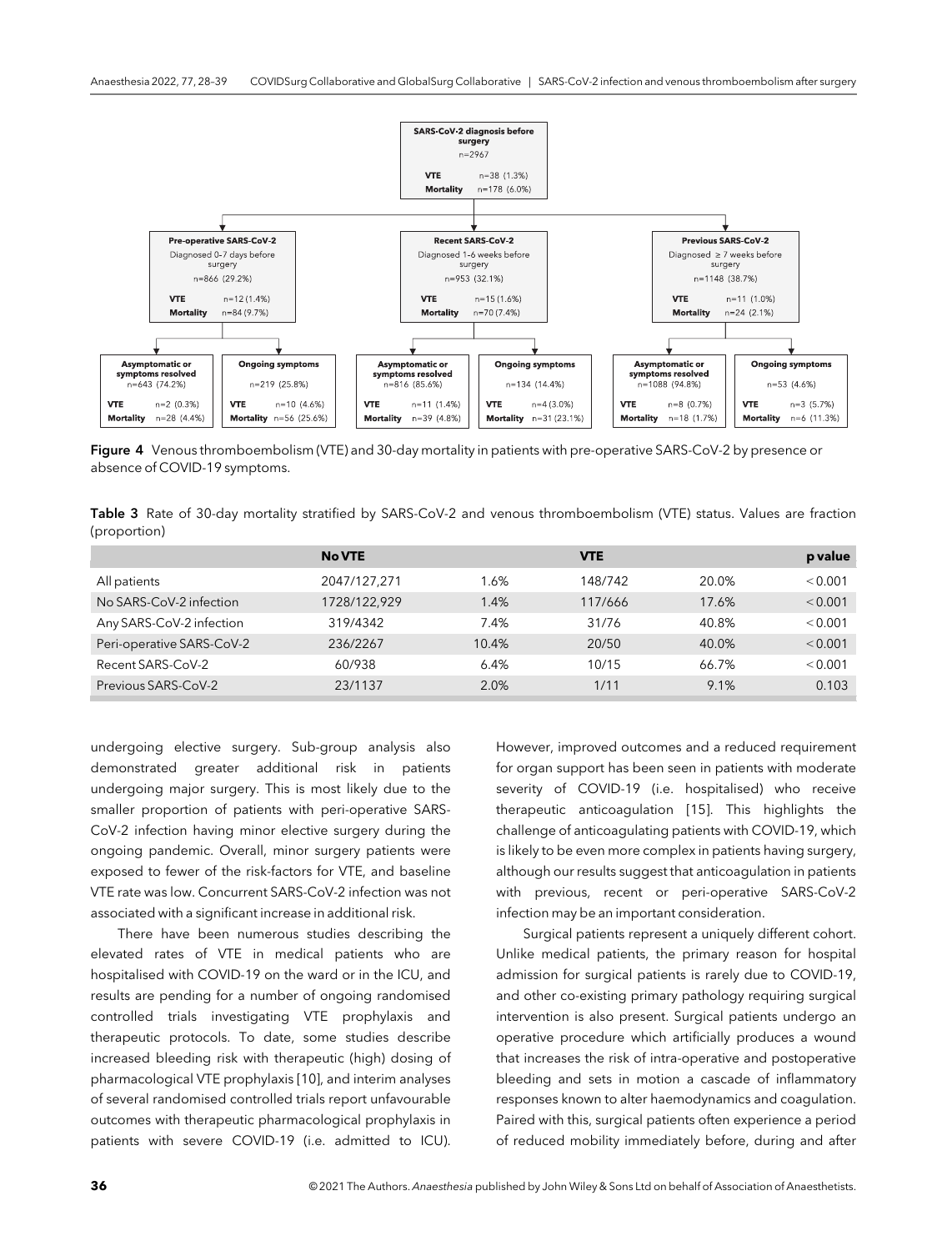| <b>VTE</b> status<br>No VTE<br>2047/127,267(1.6%)<br><b>VTE</b><br>594/742 (20.0%)<br>< 0.001<br>$5.42(4.36 - 6.75)$<br>SARS-CoV-2 status<br>No SARS-CoV-2<br>1845/123,591 (1.5%)<br>< 0.001<br>Peri-operative SARS-CoV-2<br>256/2317 (11.1%)<br>$2.38(2.00 - 2.82)$<br>Recent SARS-CoV-2<br>$2.78(2.09 - 3.71)$<br>< 0.001<br>70/953 (7.4%)<br>Previous SARS-CoV-2<br>24/1148 (2.1%)<br>$1.13(0.72 - 1.76)$<br>0.597<br>Pneumonia<br>No<br>1666/125,337 (1.3%)<br>529/2672 (19.8%)<br>< 0.001<br>Yes<br>$5.28(4.65 - 6.00)$<br>Age; y<br>18-49<br>429/57,557 (0.8%)<br>757/43,130 (1.8%)<br>$50 - 69$<br>$1.62(1.41 - 1.86)$<br>< 0.001<br>$\geq 70$<br>1009/27,320(3.7%)<br>$2.67(2.31 - 3.10)$<br>< 0.001<br>Sex<br>Female<br>956/68,825 (1.4%)<br>Male<br>1239/59,180(2.1%)<br>0.269<br>$1.06(0.96 - 1.16)$<br>ASA physical status<br>$1 - 2$<br>543/94,020 (0.6%)<br>$3 - 5$<br>1651/33,946 (4.9%)<br>< 0.001<br>4.32 (3.84-4.86)<br>Smoking<br>No<br>1796/105,399 (1.7%)<br>Yes<br>387/20,045 (1.9%)<br>0.021<br>$1.16(1.02 - 1.32)$<br>Respiratory comorbidities<br>No<br>1843/115,688(1.6%)<br>349/12,223 (2.9%)<br>0.410<br>Yes<br>$0.95(0.83 - 1.08)$<br>Congestive heart failure<br>No<br>1859/122,962(1.5%)<br>336/5019 (6.7%)<br>< 0.001<br>Yes<br>$1.54(1.34 - 1.78)$<br>Cerebral vascular disease<br>No<br>1940/123,465(1.6%)<br>255/4516 (5.7%)<br>< 0.001<br>Yes<br>$1.37(1.18 - 1.60)$<br>Chronic kidney disease<br>No<br>1884/124,644 (1.5%)<br>Yes<br>< 0.001<br>311/3337 (9.3%)<br>$2.32(2.00 - 2.69)$<br>Ischaemic heart disease<br>1677/116,778(1.4%)<br>No<br>Yes<br>518/11,203 (4.6%)<br>$1.01(0.90 - 1.14)$<br>0.842<br>Indication<br>1174/78,720 (1.5%)<br>Benign<br>< 0.001 |            | <b>Mortality</b> | OR (95%CI)          | p value |
|---------------------------------------------------------------------------------------------------------------------------------------------------------------------------------------------------------------------------------------------------------------------------------------------------------------------------------------------------------------------------------------------------------------------------------------------------------------------------------------------------------------------------------------------------------------------------------------------------------------------------------------------------------------------------------------------------------------------------------------------------------------------------------------------------------------------------------------------------------------------------------------------------------------------------------------------------------------------------------------------------------------------------------------------------------------------------------------------------------------------------------------------------------------------------------------------------------------------------------------------------------------------------------------------------------------------------------------------------------------------------------------------------------------------------------------------------------------------------------------------------------------------------------------------------------------------------------------------------------------------------------------------------------------------------------------------------------|------------|------------------|---------------------|---------|
|                                                                                                                                                                                                                                                                                                                                                                                                                                                                                                                                                                                                                                                                                                                                                                                                                                                                                                                                                                                                                                                                                                                                                                                                                                                                                                                                                                                                                                                                                                                                                                                                                                                                                                         |            |                  |                     |         |
|                                                                                                                                                                                                                                                                                                                                                                                                                                                                                                                                                                                                                                                                                                                                                                                                                                                                                                                                                                                                                                                                                                                                                                                                                                                                                                                                                                                                                                                                                                                                                                                                                                                                                                         |            |                  |                     |         |
|                                                                                                                                                                                                                                                                                                                                                                                                                                                                                                                                                                                                                                                                                                                                                                                                                                                                                                                                                                                                                                                                                                                                                                                                                                                                                                                                                                                                                                                                                                                                                                                                                                                                                                         |            |                  |                     |         |
|                                                                                                                                                                                                                                                                                                                                                                                                                                                                                                                                                                                                                                                                                                                                                                                                                                                                                                                                                                                                                                                                                                                                                                                                                                                                                                                                                                                                                                                                                                                                                                                                                                                                                                         |            |                  |                     |         |
|                                                                                                                                                                                                                                                                                                                                                                                                                                                                                                                                                                                                                                                                                                                                                                                                                                                                                                                                                                                                                                                                                                                                                                                                                                                                                                                                                                                                                                                                                                                                                                                                                                                                                                         |            |                  |                     |         |
|                                                                                                                                                                                                                                                                                                                                                                                                                                                                                                                                                                                                                                                                                                                                                                                                                                                                                                                                                                                                                                                                                                                                                                                                                                                                                                                                                                                                                                                                                                                                                                                                                                                                                                         |            |                  |                     |         |
|                                                                                                                                                                                                                                                                                                                                                                                                                                                                                                                                                                                                                                                                                                                                                                                                                                                                                                                                                                                                                                                                                                                                                                                                                                                                                                                                                                                                                                                                                                                                                                                                                                                                                                         |            |                  |                     |         |
|                                                                                                                                                                                                                                                                                                                                                                                                                                                                                                                                                                                                                                                                                                                                                                                                                                                                                                                                                                                                                                                                                                                                                                                                                                                                                                                                                                                                                                                                                                                                                                                                                                                                                                         |            |                  |                     |         |
|                                                                                                                                                                                                                                                                                                                                                                                                                                                                                                                                                                                                                                                                                                                                                                                                                                                                                                                                                                                                                                                                                                                                                                                                                                                                                                                                                                                                                                                                                                                                                                                                                                                                                                         |            |                  |                     |         |
|                                                                                                                                                                                                                                                                                                                                                                                                                                                                                                                                                                                                                                                                                                                                                                                                                                                                                                                                                                                                                                                                                                                                                                                                                                                                                                                                                                                                                                                                                                                                                                                                                                                                                                         |            |                  |                     |         |
|                                                                                                                                                                                                                                                                                                                                                                                                                                                                                                                                                                                                                                                                                                                                                                                                                                                                                                                                                                                                                                                                                                                                                                                                                                                                                                                                                                                                                                                                                                                                                                                                                                                                                                         |            |                  |                     |         |
|                                                                                                                                                                                                                                                                                                                                                                                                                                                                                                                                                                                                                                                                                                                                                                                                                                                                                                                                                                                                                                                                                                                                                                                                                                                                                                                                                                                                                                                                                                                                                                                                                                                                                                         |            |                  |                     |         |
|                                                                                                                                                                                                                                                                                                                                                                                                                                                                                                                                                                                                                                                                                                                                                                                                                                                                                                                                                                                                                                                                                                                                                                                                                                                                                                                                                                                                                                                                                                                                                                                                                                                                                                         |            |                  |                     |         |
|                                                                                                                                                                                                                                                                                                                                                                                                                                                                                                                                                                                                                                                                                                                                                                                                                                                                                                                                                                                                                                                                                                                                                                                                                                                                                                                                                                                                                                                                                                                                                                                                                                                                                                         |            |                  |                     |         |
|                                                                                                                                                                                                                                                                                                                                                                                                                                                                                                                                                                                                                                                                                                                                                                                                                                                                                                                                                                                                                                                                                                                                                                                                                                                                                                                                                                                                                                                                                                                                                                                                                                                                                                         |            |                  |                     |         |
|                                                                                                                                                                                                                                                                                                                                                                                                                                                                                                                                                                                                                                                                                                                                                                                                                                                                                                                                                                                                                                                                                                                                                                                                                                                                                                                                                                                                                                                                                                                                                                                                                                                                                                         |            |                  |                     |         |
|                                                                                                                                                                                                                                                                                                                                                                                                                                                                                                                                                                                                                                                                                                                                                                                                                                                                                                                                                                                                                                                                                                                                                                                                                                                                                                                                                                                                                                                                                                                                                                                                                                                                                                         |            |                  |                     |         |
|                                                                                                                                                                                                                                                                                                                                                                                                                                                                                                                                                                                                                                                                                                                                                                                                                                                                                                                                                                                                                                                                                                                                                                                                                                                                                                                                                                                                                                                                                                                                                                                                                                                                                                         |            |                  |                     |         |
|                                                                                                                                                                                                                                                                                                                                                                                                                                                                                                                                                                                                                                                                                                                                                                                                                                                                                                                                                                                                                                                                                                                                                                                                                                                                                                                                                                                                                                                                                                                                                                                                                                                                                                         |            |                  |                     |         |
|                                                                                                                                                                                                                                                                                                                                                                                                                                                                                                                                                                                                                                                                                                                                                                                                                                                                                                                                                                                                                                                                                                                                                                                                                                                                                                                                                                                                                                                                                                                                                                                                                                                                                                         |            |                  |                     |         |
|                                                                                                                                                                                                                                                                                                                                                                                                                                                                                                                                                                                                                                                                                                                                                                                                                                                                                                                                                                                                                                                                                                                                                                                                                                                                                                                                                                                                                                                                                                                                                                                                                                                                                                         |            |                  |                     |         |
|                                                                                                                                                                                                                                                                                                                                                                                                                                                                                                                                                                                                                                                                                                                                                                                                                                                                                                                                                                                                                                                                                                                                                                                                                                                                                                                                                                                                                                                                                                                                                                                                                                                                                                         |            |                  |                     |         |
|                                                                                                                                                                                                                                                                                                                                                                                                                                                                                                                                                                                                                                                                                                                                                                                                                                                                                                                                                                                                                                                                                                                                                                                                                                                                                                                                                                                                                                                                                                                                                                                                                                                                                                         |            |                  |                     |         |
|                                                                                                                                                                                                                                                                                                                                                                                                                                                                                                                                                                                                                                                                                                                                                                                                                                                                                                                                                                                                                                                                                                                                                                                                                                                                                                                                                                                                                                                                                                                                                                                                                                                                                                         |            |                  |                     |         |
|                                                                                                                                                                                                                                                                                                                                                                                                                                                                                                                                                                                                                                                                                                                                                                                                                                                                                                                                                                                                                                                                                                                                                                                                                                                                                                                                                                                                                                                                                                                                                                                                                                                                                                         |            |                  |                     |         |
|                                                                                                                                                                                                                                                                                                                                                                                                                                                                                                                                                                                                                                                                                                                                                                                                                                                                                                                                                                                                                                                                                                                                                                                                                                                                                                                                                                                                                                                                                                                                                                                                                                                                                                         |            |                  |                     |         |
|                                                                                                                                                                                                                                                                                                                                                                                                                                                                                                                                                                                                                                                                                                                                                                                                                                                                                                                                                                                                                                                                                                                                                                                                                                                                                                                                                                                                                                                                                                                                                                                                                                                                                                         |            |                  |                     |         |
|                                                                                                                                                                                                                                                                                                                                                                                                                                                                                                                                                                                                                                                                                                                                                                                                                                                                                                                                                                                                                                                                                                                                                                                                                                                                                                                                                                                                                                                                                                                                                                                                                                                                                                         |            |                  |                     |         |
|                                                                                                                                                                                                                                                                                                                                                                                                                                                                                                                                                                                                                                                                                                                                                                                                                                                                                                                                                                                                                                                                                                                                                                                                                                                                                                                                                                                                                                                                                                                                                                                                                                                                                                         |            |                  |                     |         |
|                                                                                                                                                                                                                                                                                                                                                                                                                                                                                                                                                                                                                                                                                                                                                                                                                                                                                                                                                                                                                                                                                                                                                                                                                                                                                                                                                                                                                                                                                                                                                                                                                                                                                                         |            |                  |                     |         |
|                                                                                                                                                                                                                                                                                                                                                                                                                                                                                                                                                                                                                                                                                                                                                                                                                                                                                                                                                                                                                                                                                                                                                                                                                                                                                                                                                                                                                                                                                                                                                                                                                                                                                                         |            |                  |                     |         |
|                                                                                                                                                                                                                                                                                                                                                                                                                                                                                                                                                                                                                                                                                                                                                                                                                                                                                                                                                                                                                                                                                                                                                                                                                                                                                                                                                                                                                                                                                                                                                                                                                                                                                                         |            |                  |                     |         |
|                                                                                                                                                                                                                                                                                                                                                                                                                                                                                                                                                                                                                                                                                                                                                                                                                                                                                                                                                                                                                                                                                                                                                                                                                                                                                                                                                                                                                                                                                                                                                                                                                                                                                                         |            |                  |                     |         |
|                                                                                                                                                                                                                                                                                                                                                                                                                                                                                                                                                                                                                                                                                                                                                                                                                                                                                                                                                                                                                                                                                                                                                                                                                                                                                                                                                                                                                                                                                                                                                                                                                                                                                                         |            |                  |                     |         |
|                                                                                                                                                                                                                                                                                                                                                                                                                                                                                                                                                                                                                                                                                                                                                                                                                                                                                                                                                                                                                                                                                                                                                                                                                                                                                                                                                                                                                                                                                                                                                                                                                                                                                                         |            |                  |                     |         |
|                                                                                                                                                                                                                                                                                                                                                                                                                                                                                                                                                                                                                                                                                                                                                                                                                                                                                                                                                                                                                                                                                                                                                                                                                                                                                                                                                                                                                                                                                                                                                                                                                                                                                                         |            |                  |                     |         |
|                                                                                                                                                                                                                                                                                                                                                                                                                                                                                                                                                                                                                                                                                                                                                                                                                                                                                                                                                                                                                                                                                                                                                                                                                                                                                                                                                                                                                                                                                                                                                                                                                                                                                                         |            |                  |                     |         |
|                                                                                                                                                                                                                                                                                                                                                                                                                                                                                                                                                                                                                                                                                                                                                                                                                                                                                                                                                                                                                                                                                                                                                                                                                                                                                                                                                                                                                                                                                                                                                                                                                                                                                                         |            |                  |                     |         |
|                                                                                                                                                                                                                                                                                                                                                                                                                                                                                                                                                                                                                                                                                                                                                                                                                                                                                                                                                                                                                                                                                                                                                                                                                                                                                                                                                                                                                                                                                                                                                                                                                                                                                                         |            |                  |                     |         |
|                                                                                                                                                                                                                                                                                                                                                                                                                                                                                                                                                                                                                                                                                                                                                                                                                                                                                                                                                                                                                                                                                                                                                                                                                                                                                                                                                                                                                                                                                                                                                                                                                                                                                                         |            |                  |                     |         |
|                                                                                                                                                                                                                                                                                                                                                                                                                                                                                                                                                                                                                                                                                                                                                                                                                                                                                                                                                                                                                                                                                                                                                                                                                                                                                                                                                                                                                                                                                                                                                                                                                                                                                                         |            |                  |                     |         |
|                                                                                                                                                                                                                                                                                                                                                                                                                                                                                                                                                                                                                                                                                                                                                                                                                                                                                                                                                                                                                                                                                                                                                                                                                                                                                                                                                                                                                                                                                                                                                                                                                                                                                                         | Malignancy | 569/24,112(2.4%) | $1.90(1.68 - 2.14)$ |         |
| 0.160<br>Trauma<br>413/15,236 (2.7%)<br>$0.91(0.80 - 1.04)$                                                                                                                                                                                                                                                                                                                                                                                                                                                                                                                                                                                                                                                                                                                                                                                                                                                                                                                                                                                                                                                                                                                                                                                                                                                                                                                                                                                                                                                                                                                                                                                                                                             |            |                  |                     |         |
| Obstetric<br>< 0.001<br>39/9938 (0.4%)<br>$0.39(0.27 - 0.55)$                                                                                                                                                                                                                                                                                                                                                                                                                                                                                                                                                                                                                                                                                                                                                                                                                                                                                                                                                                                                                                                                                                                                                                                                                                                                                                                                                                                                                                                                                                                                                                                                                                           |            |                  |                     |         |

Table 4 Adjusted regression model for predictors for 30-day mortality. Values are fraction (proportion) or OR (95%CI)

(continued)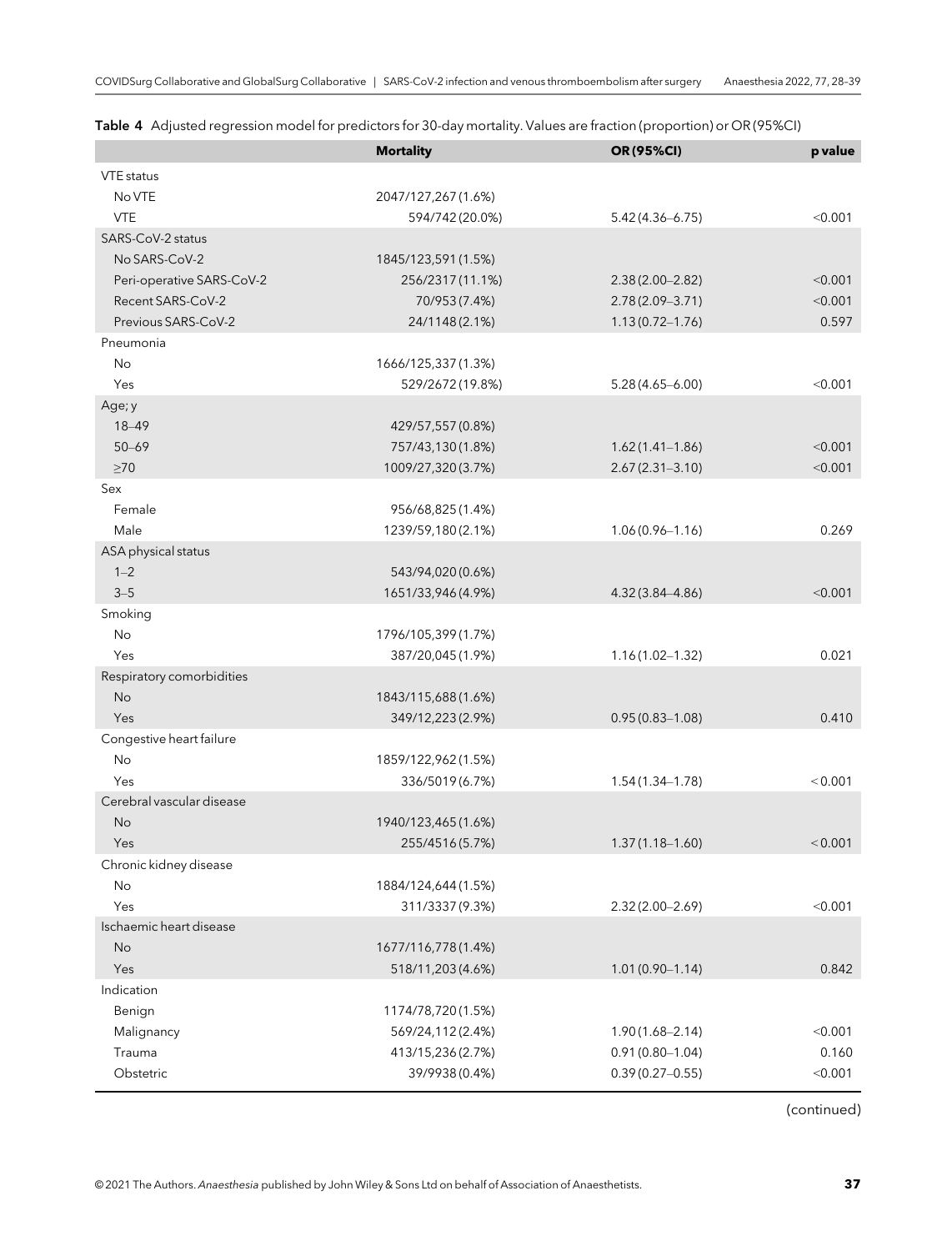#### Table 4 (continued)

|                    | <b>Mortality</b>   | <b>OR (95%CI)</b>   | p value |
|--------------------|--------------------|---------------------|---------|
| Grade of surgery   |                    |                     |         |
| Minor              | 388/48,596 (0.8%)  |                     |         |
| Major              | 1807/79,388(2.3%)  | $1.80(1.59 - 2.03)$ | < 0.001 |
| Urgency of surgery |                    |                     |         |
| Elective           | 666/89,540 (0.7%)  |                     |         |
| Emergency          | 1535/38,462(4.0%)  | $5.62(5.03 - 6.27)$ | < 0.001 |
| Anaesthetic        |                    |                     |         |
| Local/regional     | 306/35,721 (0.9%)  |                     |         |
| General            | 1888/92,235 (2.1%) | $1.90(1.65 - 2.18)$ | < 0.001 |
| Country income     |                    |                     |         |
| High               | 1196/85,055(1.4%)  |                     |         |
| Upper middle       | 463/21,569(2.2%)   | $2.43(2.15 - 2.75)$ | < 0.001 |
| Lower middle/low   | 536/21,385 (2.5%)  | $4.73(4.17 - 5.37)$ | < 0.001 |

VTE, venous thromboembolism.

Peri-operative SARS-CoV-2, 7 days before to 30 days after surgery; recent SARS-CoV-2, 1–6 weeks before surgery; previous SARS-CoV- $2, \geq 7$  weeks before surgery.

their operation, even for the young and normally fit and healthy. Furthermore, elective surgical patients are a group that can have a planned hospital admission, often following a period of self-isolation with reduced mobility, and many of these patients will have peri-operative mechanical ventilation. These differences in patient physiology and exposure signify a need to define VTE risk specifically in surgical patients, not only to provide a baseline understanding of peri-operative risk in the setting of COVID-19, but also to work towards constructing future VTE regimens specifically suited to surgical patients with active or prior SARS-CoV-2 infection.

This study has several limitations. First, information on postoperative VTE prophylaxis regimens (mechanical and pharmacological) and pre-existing anticoagulation for specific patient comorbidities associated with prophylaxis (e.g. atrial fibrillation) were not collected as part of this study. During the period of study (October 2020), patients with known SARS-CoV-2 infection might have already empirically received enhanced VTE prophylaxis based on earlier reports associating COVID-19 and an increased risk of VTE. The present study data report outcomes from VTE care and prophylaxis which were deemed acceptable and appropriate for each individual patient in participating departments from each country at the time of the study. Any additional risk could be interpreted as risk above prevailing VTE protocols and practice. Second, this study did not include patients who had an asymptomatic VTE diagnosed as a result of screening. Though there are reports of VTE screening being carried out in high-risk patient groups, the

clinical relevance of asymptomatic, distal DVT is uncertain and could lead to overdiagnosis and skewed results [1]. Venous thromboembolism diagnoses made in this study were likely due to symptomatic presentation or a high index of clinical suspicion leading to radiological confirmation, and we believe that the incidence of VTE in this study is representative of the true, clinically relevant figure. Third, the rate of SARS-CoV-2 infection in October of 2020 and the overall incidence of VTE in surgical patients were both relatively low. Despite the large number of patients in this study, some sub-group analyses have resulted in small patient samples, and these should be interpreted with caution. Finally, there exists the possibility that some patients who had SARS-CoV-2 infection never attained a formal diagnosis and were therefore classified as no SARS-CoV-2. This most likely occurred in patients with asymptomatic infection. This study reported a high proportion of patients with asymptomatic infection which provides some reassurance that these cases were appropriately counted. While asymptomatic patients could have been misclassified as no SARS-CoV-2, this misclassification would have resulted in an underestimation of the overall difference in VTE between groups, and our estimate could be considered conservative.

Despite this study's limitations, recent and perioperative SARS-CoV-2 infection may be an independent risk-factor for postoperative VTE, and increased awareness and surveillance should be considered. At a minimum, we suggest close adherence to routine standard VTE prophylaxis for surgical patients, including the use of